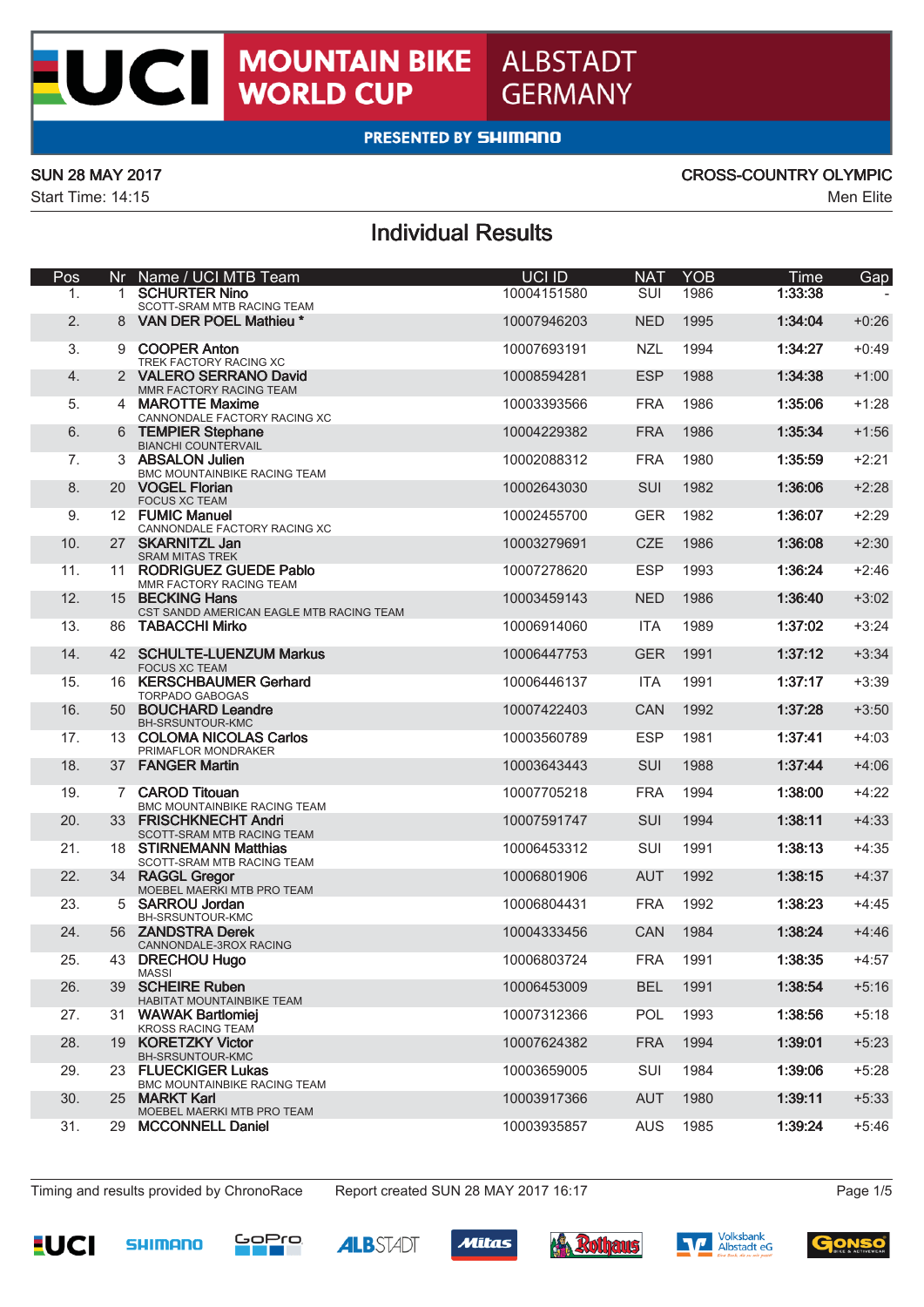

## PRESENTED BY SHIMANO

**WORLD CUP** 

UCI

Start Time: 14:15 Men Elite

ı

### SUN 28 MAY 2017 CROSS-COUNTRY OLYMPIC

## Individual Results

| Pos |     | Nr Name / UCI MTB Team                                        | <b>UCI ID</b> | <b>NAT</b> | <b>YOB</b> | Time    | Gap      |
|-----|-----|---------------------------------------------------------------|---------------|------------|------------|---------|----------|
| 32. |     | 102 RIGHETTINI Andrea                                         | 10006806552   | <b>ITA</b> | 1992       | 1:39:25 | $+5:47$  |
| 33. |     | 22 SINTSOV Anton<br>JBG - 2 PROFESSIONAL MTB TEAM             | 10002843292   | <b>RUS</b> | 1985       | 1:39:47 | $+6:09$  |
| 34. |     | 94 KONWA Marek<br>VOLKSWAGEN SAMOCHODY UZYTKOWE MTB TEAM      | 10005679029   | <b>POL</b> | 1990       | 1:39:53 | $+6:15$  |
| 35. |     | 32 BRAIDOT Luca                                               | 10006120074   | <b>ITA</b> | 1991       | 1:40:09 | $+6:31$  |
| 36. | 14  | <b>INDERGAND Reto</b><br><b>BMC MOUNTAINBIKE RACING TEAM</b>  | 10006453716   | <b>SUI</b> | 1991       | 1:40:15 | $+6:37$  |
| 37. |     | 54 SCHUERMANS Jens<br>SCOTT CREUSE OXYGENE GUERET             | 10007338133   | <b>BEL</b> | 1993       | 1:40:15 | $+6:37$  |
| 38. |     | 28 GIGER Fabian<br><b>KROSS RACING TEAM</b>                   | 10003691034   | SUI        | 1987       | 1:40:23 | $+6:45$  |
| 39. |     | 60 MILATZ Moritz                                              | 10003366284   | <b>GER</b> | 1982       | 1:40:29 | $+6:51$  |
| 40. | 51  | <b>PFAFFLE Christian</b><br>MOEBEL MAERKI MTB PRO TEAM        | 10007384411   | <b>GER</b> | 1993       | 1:40:51 | $+7:13$  |
| 41. |     | 65 GAGNE Raphael<br>CANNONDALE-3ROX RACING                    | 10003673553   | <b>CAN</b> | 1987       | 1:40:55 | $+7:17$  |
| 42. |     | 26 LITSCHER Thomas<br>JB BRUNEX FELT TEAM                     | 10005835340   | SUI        | 1989       | 1:40:57 | $+7:19$  |
| 43. |     | 24 SOTO Catriel<br>PRIMAFLOR MONDRAKER                        | 10004188865   | <b>ARG</b> | 1987       | 1:40:58 | $+7:20$  |
| 44. |     | 74 BATS Didier<br>CST SANDD AMERICAN EAGLE MTB RACING TEAM    | 10007381377   | <b>BEL</b> | 1993       | 1:41:15 | $+7:37$  |
| 45. |     | 36 GLUTH Martin<br>OMX PRO TEAM                               | 10006336306   | <b>GER</b> | 1991       | 1:41:15 | $+7:37$  |
| 46. |     | 45 VAN DER HEIJDEN Michiel<br>SCOTT-SRAM MTB RACING TEAM      | 10006631346   | <b>NED</b> | 1992       | 1:41:22 | $+7:44$  |
| 47. |     | 68 PETERSONS Arnis<br><b>ZZK</b>                              | 10007934984   | LAT        | 1994       | 1:41:25 | $+7:47$  |
| 48. |     | 104 IVANOV Timofei<br>FORMAT-UDMURTIA                         | 10006346814   | <b>RUS</b> | 1990       | 1:41:36 | $+7:58$  |
| 49. |     | 63 FERGUSON Grant<br>CST SANDD AMERICAN EAGLE MTB RACING TEAM | 10007380064   | <b>GBR</b> | 1993       | 1:41:50 | $+8:12$  |
| 50. |     | 40 ROSA David                                                 | 10004111871   | <b>POR</b> | 1986       | 1:41:58 | $+8:20$  |
| 51. | 97  | <b>GRIOT Thomas</b><br>MATERIEL-VELO.COM                      | 10008081801   | <b>FRA</b> | 1994       | 1:42:01 | $+8:23$  |
| 52. |     | 80 CHENAUX Florian                                            | 10007421288   | <b>SUI</b> | 1993       | 1:42:04 | $+8:26$  |
| 53. | 118 | <b>BONETTO Edoardo</b><br>ELIOS-SRSUNTOUR PRO TEAM            | 10007423110   | <b>ITA</b> | 1993       | 1:42:23 | $+8:45$  |
| 54. |     | 111 KURSCHAT Wolfram<br>KURSCHAT CONSULTING RACING TEAM       | 10002195618   | <b>GER</b> | 1975       | 1:42:25 | $+8:47$  |
| 55. |     | 57 PARTI Andras<br><b>NELLA TREK TEAM</b>                     | 10004031140   | <b>HUN</b> | 1982       | 1:42:30 | $+8:52$  |
| 56. |     | 98 SELEDKOV Ivan                                              | 10002738414   | <b>RUS</b> | 1983       | 1:42:34 | $+8:56$  |
| 57. | 48  | <b>TIBERI Andrea</b><br>TEAM NOB SELLE ITALIA                 | 10004237668   | <b>ITA</b> | 1985       | 1:42:51 | $+9:13$  |
| 58. |     | 105 VIEIDER Maximilian<br><b>TORPADO GABOGAS</b>              | 10006910828   | ITA        | 1992       | 1:43:12 | $+9:34$  |
| 59. |     | 55 BRAIDOT Daniele                                            | 10006444723   | <b>ITA</b> | 1991       | 1:43:24 | $+9:46$  |
| 60. |     | 101 BAUER Markus                                              | 10005447643   | <b>GER</b> | 1989       | 1:43:36 | $+9:58$  |
| 61. | 41  | <b>GUERRINI Marcel</b><br><b>FOCUS XC TEAM</b>                | 10007651563   | <b>SUI</b> | 1994       | 1:43:44 | $+10:06$ |
| 62. |     | 30 LOO Martin                                                 | 10005494426   | <b>EST</b> | 1988       | 1:43:49 | $+10:11$ |

Timing and results provided by ChronoRace Report created SUN 28 MAY 2017 16:17 **Page 2/5** Page 2/5













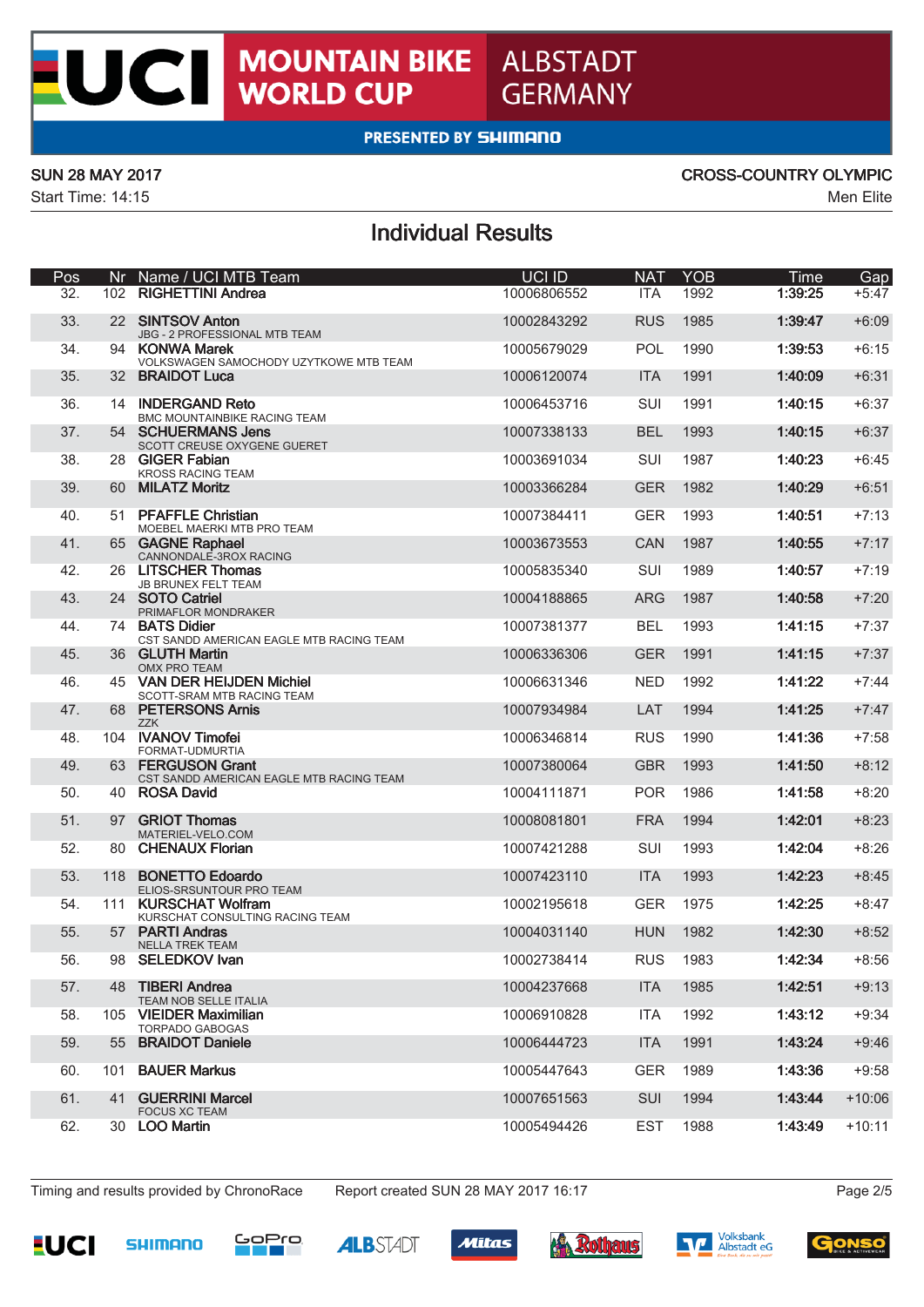## **MOUNTAIN BIKE<br>WORLD CUP** ALBSTADT **GERMANY**

## **PRESENTED BY SHIMANO**

UCI

Start Time: 14:15 Men Elite

### SUN 28 MAY 2017 CROSS-COUNTRY OLYMPIC

# Individual Results

| Pos |     | Nr Name / UCI MTB T <u>eam</u>                              | UCI ID      | <b>NAT</b> | <b>YOB</b> | Time     | Gap      |
|-----|-----|-------------------------------------------------------------|-------------|------------|------------|----------|----------|
| 63. |     | 38 CARABIN Sebastien<br>MERIDA WALLONIE MTB TEAM            | 10005345993 | <b>BEL</b> | 1989       | 1:44:01  | $+10:23$ |
| 64. |     | 77 BEEMER Frank<br>HABITAT MOUNTAINBIKE TEAM                | 10004688417 | <b>NED</b> | 1987       | 1:44:15  | $+10:37$ |
| 65. |     | 58 DE VOCHT Bart<br><b>KTM BIKE VISION</b>                  | 10006677119 | <b>BEL</b> | 1992       | 1:44:31  | $+10:53$ |
| 66. |     | 67 BOUQUERET Antoine<br>SCOTT CREUSE OXYGENE GUERET         | 10007659344 | <b>FRA</b> | 1994       | 1:45:00  | $+11:22$ |
| 67. |     | 49 BOTERO VILLEGAS Jhonnatan                                | 10007719362 | <b>COL</b> | 1992       | $-1$ LAP |          |
| 68. |     | 82 L'ESPERANCE Andrew                                       | 10006832824 | CAN        | 1991       | $-1$ LAP |          |
| 69. | 47  | <b>HAIMY Shlomi</b>                                         | 10005815738 | <b>ISR</b> | 1989       | $-1$ LAP |          |
| 70. | 141 | <b>PRIADEIN Pavel</b>                                       | 10006051871 | <b>RUS</b> | 1990       | $-1$ LAP |          |
| 71. |     | 83 GOTARDELO MULLER Guilherme                               | 10009023105 | <b>BRA</b> | 1993       | $-1$ LAP |          |
| 72. |     | 85 HOLZ Maximilian<br><b>GERMAN TECHNOLOGY RACING</b>       | 10007454634 | <b>GER</b> | 1990       | $-1$ LAP |          |
| 73. |     | 69 YAMAMOTO Kohei<br><b>BH-SRSUNTOUR-KMC</b>                | 10004324968 | <b>JPN</b> | 1985       | $-1$ LAP |          |
| 74. |     | 79 DIAS Jose                                                | 10007931247 | <b>POR</b> | 1994       | $-1$ LAP |          |
| 75. |     | 117 DE POORTERE EMELIEN Joseph                              | 10025687604 | <b>FRA</b> | 1993       | $-2$ LAP |          |
| 76. | 144 | <b>ROSENKRANZ Gerrit</b>                                    | 10007956711 | <b>GER</b> | 1984       | $-2$ LAP |          |
| 77. |     | 121 PETTINA Nicholas                                        | 10006447248 | <b>ITA</b> | 1991       | $-2$ LAP |          |
| 78. | 135 | <b>ROTERMUND Tobias</b>                                     | 10010120518 | <b>GER</b> | 1992       | $-2$ LAP |          |
| 79. |     | 132 MAILLARD Octavien                                       | 10006609219 | <b>FRA</b> | 1989       | $-2$ LAP |          |
| 80. | 130 | <b>BOSMANS Wietse</b>                                       | 10006119367 | <b>BEL</b> | 1991       | $-2$ LAP |          |
| 81. |     | 62 GASCO Dario                                              | 10003681839 | <b>ARG</b> | 1987       | $-2$ LAP |          |
| 82. |     | 72 GROEN Erik<br>STAPPENBELT-SPECIALIZED MTB TEAM           | 10004579491 | <b>NED</b> | 1990       | $-2$ LAP |          |
| 83. |     | 52 ZWIEHOFF Ben                                             | 10007706228 | <b>GER</b> | 1994       | $-2$ LAP |          |
| 84. |     | 113 HEDIGER Philipp<br><b>FISCHER-BMC</b>                   | 10007283367 | <b>SUI</b> | 1993       | $-2$ LAP |          |
| 85. |     | 61 SWENSON Keegan<br>CANNONDALE-3ROX RACING                 | 10007709157 | <b>USA</b> | 1994       | $-2$ LAP |          |
| 86. |     | 81 DONIZETE VALERIANO Rubens                                | 10004118036 | <b>BRA</b> | 1979       | $-2$ LAP |          |
| 87. |     | 125 DE VRIES Nick                                           | 10010821948 | <b>BEL</b> | 1988       | $-2$ LAP |          |
| 88. |     | 115 VANDEN ABEELE Robin<br><b>CUBE PRO FERMETURES SEFIC</b> | 10009580045 | BEL        | 1994       | $-2$ LAP |          |
| 89. |     | 134 HOG Heiko                                               | 10008170212 | <b>GER</b> | 1994       | $-2$ LAP |          |
| 90. | 71  | <b>MARAIS Stuart</b>                                        | 10008090386 | <b>RSA</b> | 1988       | $-2$ LAP |          |
| 91. |     | 116 TRIGO Florian<br>MASSI                                  | 10008078464 | <b>FRA</b> | 1994       | $-2$ LAP |          |
| 92. |     | 99 PAUMANN Fabian<br><b>FISCHER-BMC</b>                     | 10006808067 | SUI        | 1992       | $-2$ LAP |          |
| 93. |     | 120 BOREDSKIY Ruslan                                        | 10007707844 | <b>RUS</b> | 1994       | $-3$ LAP |          |

Timing and results provided by ChronoRace Report created SUN 28 MAY 2017 16:17 **Page 3/5** Page 3/5













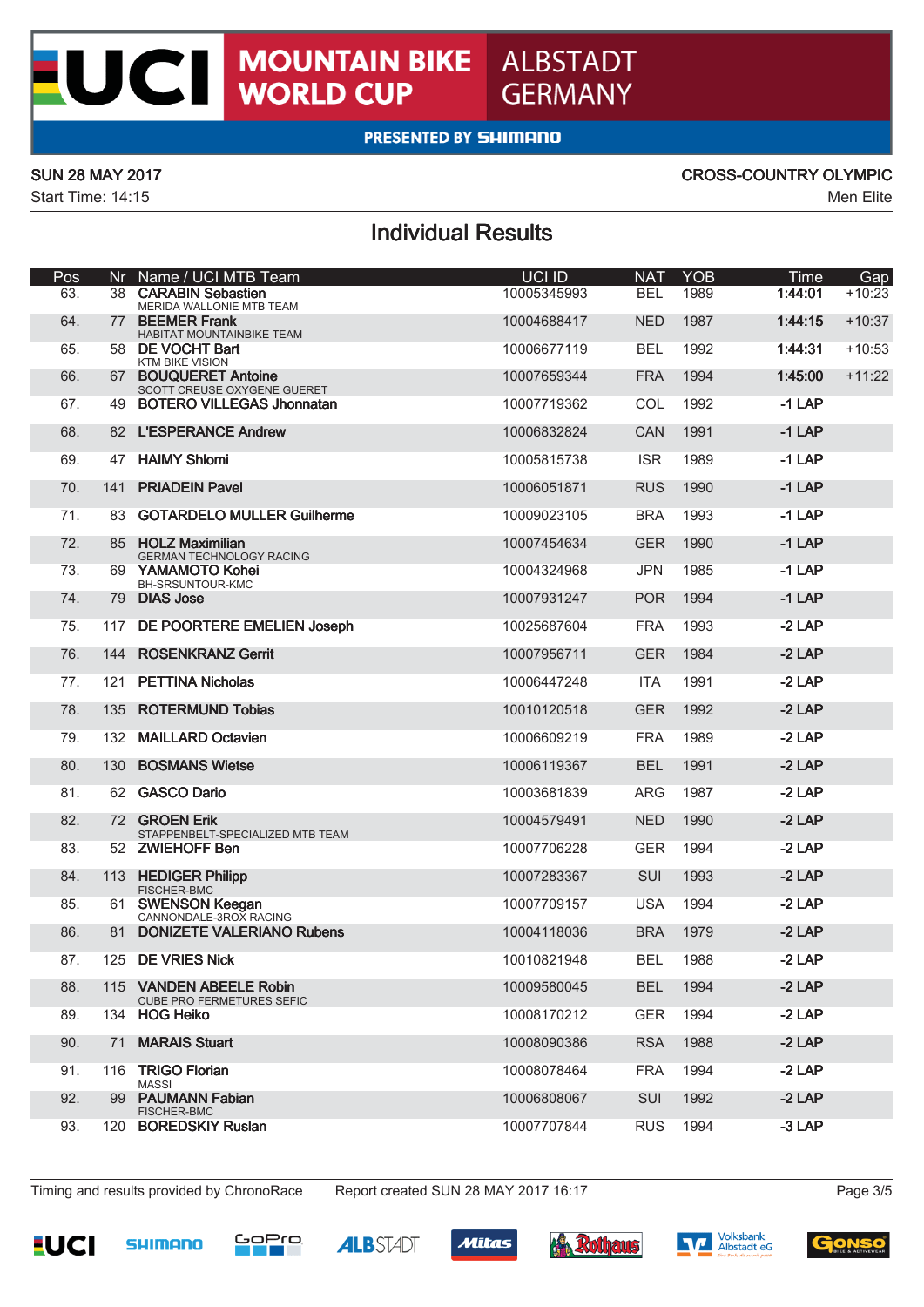

## **PRESENTED BY SHIMANO**

UCI

Start Time: 14:15 Men Elite

### SUN 28 MAY 2017 CROSS-COUNTRY OLYMPIC

# Individual Results

| Pos  | Nr  | Name / UCI MTB Team                                        | <b>UCI ID</b> | <b>NAT</b> | <b>YOB</b> | Time<br>Gap |
|------|-----|------------------------------------------------------------|---------------|------------|------------|-------------|
| 94.  | 103 | <b>JAYNE Sebastian</b>                                     | 10007834348   | <b>AUS</b> | 1993       | $-3$ LAP    |
| 95.  |     | 112 TAHERI Sajad                                           | 10009844066   | <b>IRI</b> | 1989       | $-3$ LAP    |
| 96.  | 89  | <b>KHODAYARI Farzad</b>                                    | 10007910231   | <b>IRI</b> | 1992       | $-3$ LAP    |
| 97.  |     | 100 WITHAAR Jan                                            | 10009485469   | <b>RSA</b> | 1982       | $-3$ LAP    |
| 98.  |     | 108 VOBECKY Zdenek                                         | 10006956904   | <b>CZE</b> | 1989       | $-3$ LAP    |
| 99.  |     | 96 GEGENHEIMER Simon<br>ROSE VAUJANY FUELED BY ULTRASPORTS | 10005949215   | <b>GER</b> | 1988       | $-3$ LAP    |
| 100. |     | 142 ZHURAVLEV Vadim                                        | 10007890225   | <b>RUS</b> | 1993       | $-3$ LAP    |
| 101. |     | 145 BECK Aaron                                             | 10007882141   | <b>GER</b> | 1993       | $-3$ LAP    |
| 102. | 136 | <b>LEHRIAN Marcel</b>                                      | 10013389923   | <b>GER</b> | 1993       | $-3$ LAP    |
| 103. |     | 114 SPINK Murray                                           | 10004193010   | <b>AUS</b> | 1979       | $-3$ LAP    |
| 104. |     | 137 LE COQ Antoine<br><b>CUBE PRO FERMETURES SEFIC</b>     | 10014977386   | <b>FRA</b> | 1994       | $-3$ LAP    |
| 105. |     | 91 KIESEL Lysander<br><b>GERMAN TECHNOLOGY RACING</b>      | 10009554581   | <b>GER</b> | 1991       | $-3$ LAP    |
| 106. |     | 139 DROBISCH Till                                          | 10007521726   | <b>NAM</b> | 1993       | $-3$ LAP    |
| 107. | 109 | <b>NANKERVIS Russell</b>                                   | 10009538720   | <b>AUS</b> | 1993       | $-3$ LAP    |
| 108. | 78  | <b>KAZANTSEV Kirill</b>                                    | 10004488555   | KAZ        | 1986       | $-3$ LAP    |
| 109. | 146 | <b>OBRIST Fabian</b>                                       | 10008912260   | SUI        | 1991       | $-3$ LAP    |
| 110. | 66  | <b>COCUZZI Luiz Henrique</b>                               | 10007494545   | <b>BRA</b> | 1993       | $-4$ LAP    |
| 111. | 92  | <b>GOLOVACHSHENKO Artyom</b>                               | 10006097341   | <b>KAZ</b> | 1988       | $-4$ LAP    |
| 112. | 140 | <b>ZHIRNOV Dmitry</b>                                      | 10011220456   | <b>RUS</b> | 1994       | $-4$ LAP    |
| 113. | 107 | <b>MCNEELY Evan</b>                                        | 10007420682   | <b>CAN</b> | 1992       | $-4$ LAP    |
| 114. | 127 | <b>INGRATTA Kevin</b>                                      | 10007494242   | <b>ARG</b> | 1993       | $-4$ LAP    |
| 115. | 123 | <b>SCHAR Jan</b>                                           | 10008085437   | SUI        | 1992       | $-4$ LAP    |
| 116. |     | 133 HAMLIN Christopher                                     | 10011341304   | <b>USA</b> | 1987       | -4 LAP      |
| 117. |     | 143 ALIG Mathias                                           | 10009092823   | SUI        | 1987       | $-4$ LAP    |
| 118. |     | 106 AVILES GANGAS Pedro Anilo                              | 10052918736   | CHI        | 1994       | $-4$ LAP    |
| 119. |     | 147 SCHWENK Robert                                         | 10015296779   | <b>GER</b> | 1994       | $-4$ LAP    |
| 120. |     | 131 SABAU George-Vlad                                      | 10004124908   | ROU        | 1987       | $-6$ LAP    |
|      |     | 53 COSTA Mario<br>PRIMAFLOR MONDRAKER                      | 10006807158   | <b>POR</b> | 1991       | <b>DNF</b>  |
|      |     | 10 FONTANA Marco Aurelio<br><b>BIANCHI COUNTERVAIL</b>     | 10002962221   | <b>ITA</b> | 1984       | <b>DNF</b>  |
|      |     | 21 FLUECKIGER Mathias<br>RADON FACTORY XC TEAM             | 10003344258   | <b>SUI</b> | 1988       | <b>DNF</b>  |
|      |     | 129 IGOULEN Benoit<br>LOOK - BEAUMES DE VENISE             | 10004685787   | <b>FRA</b> | 1987       | <b>DNF</b>  |

Timing and results provided by ChronoRace Report created SUN 28 MAY 2017 16:17 **Page 4/5** Page 4/5